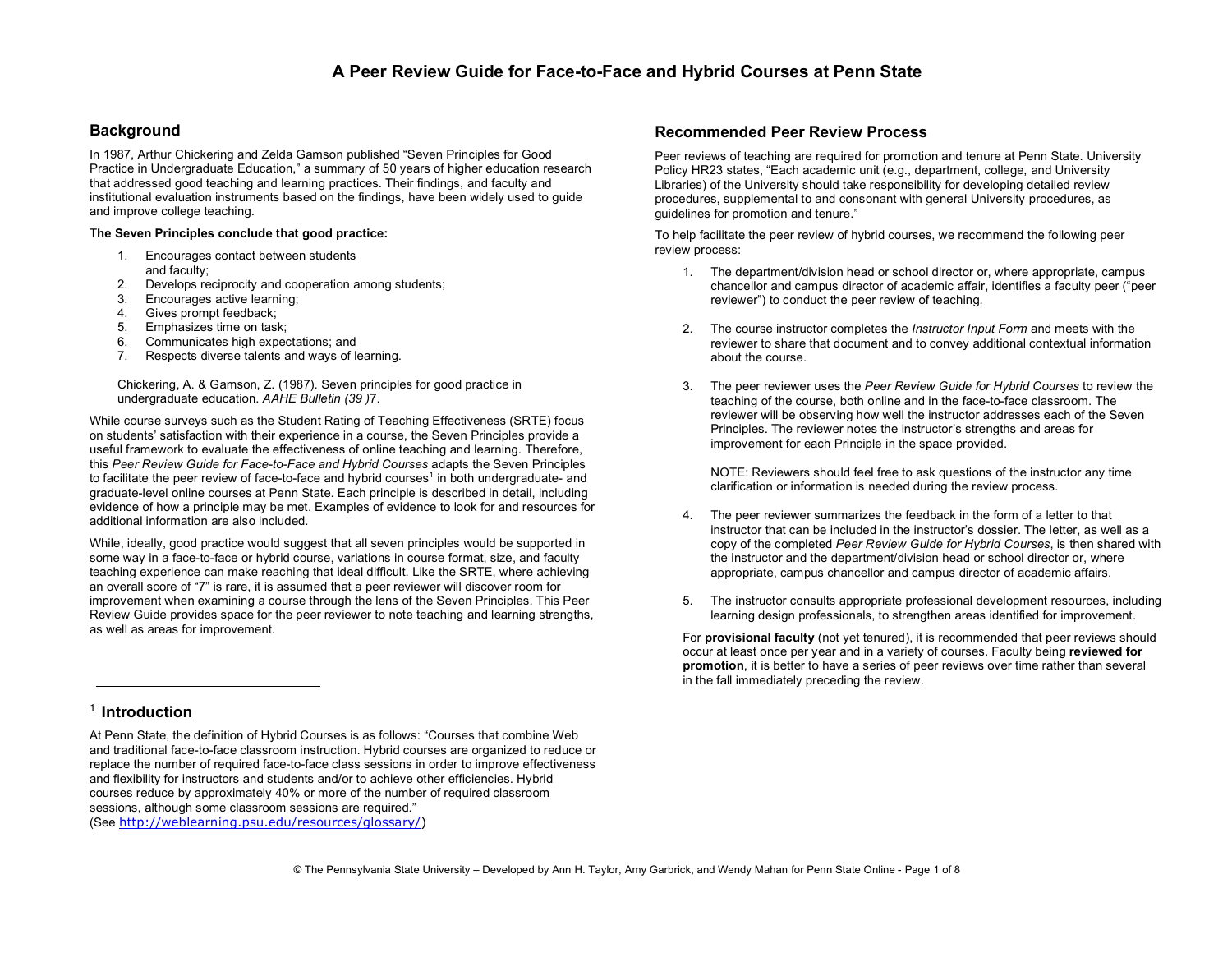| PRINCIPLE 1: Good practice encourages contact between students and faculty.<br>Frequent and timely student-faculty contact is the most important factor in student motivation and involvement, particularly in a<br>hybrid environment. Evidence of faculty concern helps students get through challenging situations and inspires them to persevere.<br>Knowing a few faculty members well enhances students' intellectual commitment and encourages them to think about their own<br>values and future plans.                                                                                                                                                                                                                                                                                                                                                                   | <b>Feedback for the Instructor</b><br><b>Evidence Found:</b> |
|-----------------------------------------------------------------------------------------------------------------------------------------------------------------------------------------------------------------------------------------------------------------------------------------------------------------------------------------------------------------------------------------------------------------------------------------------------------------------------------------------------------------------------------------------------------------------------------------------------------------------------------------------------------------------------------------------------------------------------------------------------------------------------------------------------------------------------------------------------------------------------------|--------------------------------------------------------------|
| <b>Examples of evidence to look for:</b> The instructor<br>Encourages and fosters a healthy exchange of ideas and sharing of experiences among course participants.<br>$\bullet$<br>Holds regular office hours, and by appointment, either face-to-face or that are mediated by technology (e.g., the<br>$\bullet$<br>telephone, chat areas, Adobe Connect Pro) to accommodate distance students<br>Encourages students to share their questions, examples, and experiences<br>$\bullet$<br>Accepts students' responses<br>$\bullet$<br>Treats students as individuals, e.g., addresses students by name<br>٠<br>Incorporates student ideas into the class<br>$\bullet$<br>Checks individual and/or groups of students' understanding of the material/approach<br>$\bullet$                                                                                                       | <b>Strengths:</b>                                            |
| Additional examples to look for in the face-to-face classroom: The instructor<br>Uses gestures, movements, facial expressions and other physical responses that him/her more friendly and accessible<br>$\bullet$<br>Pauses after asking questions<br>$\bullet$<br>Attends respectfully to student comprehension or puzzlement<br>$\bullet$<br>Explores topics in detail with students (rather than skimming by many ideas)<br>$\bullet$                                                                                                                                                                                                                                                                                                                                                                                                                                          |                                                              |
| Additional examples to look for in the online environment: The instructor<br>Provides a "welcome message" at the beginning of the course that encourages student-to-instructor contact<br>$\bullet$<br>Initiates contact with, or respond to, students on a regular basis in order to establish a consistent online presence in the<br>$\bullet$<br>course (and gives students prior notice in the event that the instructor will be unavailable for more than a few days)<br>Uses a prominent announcement area to communicate important up-to-date course information to students, such as<br>$\bullet$<br>reminders of impending assignment due dates, curriculum changes, scheduled absences, etc.<br>Responds to student inquiries in a timely manner<br>$\bullet$<br>Provides students with interaction space for study groups, "hall way conversations," etc.<br>$\bullet$ | Areas for Improvement:                                       |
| Where to look online:<br>Communication tools (discussion areas, e-mail, chat rooms, social media spaces, etc.)<br>$\bullet$<br>Posted announcements<br>Course syllabus<br>$\bullet$                                                                                                                                                                                                                                                                                                                                                                                                                                                                                                                                                                                                                                                                                               |                                                              |
| <b>Resources:</b><br>"Managing Your Online Class" - http://facdev.e-education.psu.edu/teach/manage<br>$\bullet$<br>"Ice-breakers" - http://www.ion.uillinois.edu/resources/pointersclickers/2002_01/index.asp<br>$\bullet$<br>"21 <sup>st</sup> Century Icebreakers: 13 Ways To Get To Know Your Students With Technology" -<br>$\bullet$<br>http://teachbytes.com/2012/08/05/21st-century-icebreakers-10-ways-to-get-to-know-your-students-with-technology/<br>ELI Discovery Tool: Blended Learning Workshop Guide: Building Community and Collaboration<br>$\bullet$<br>http://net.educause.edu/ir/library/pdf/ELI80073.pdf<br>A cross-case analysis of how faculty connect learning in hybrid courses -<br>$\bullet$<br>http://www.adulterc.org/Proceedings/2006/Proceedings/Skibba.pdf                                                                                        |                                                              |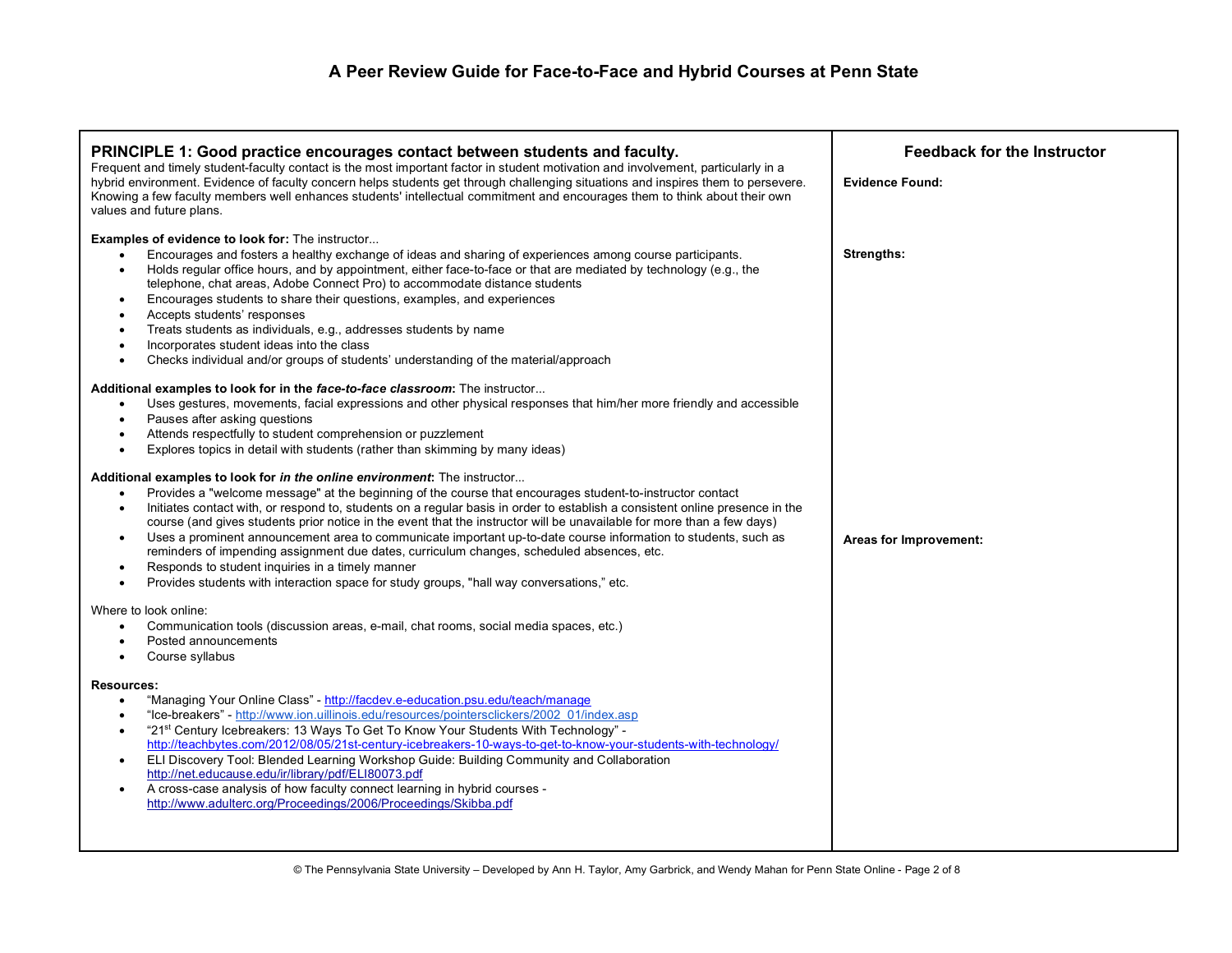| <b>PRINCIPLE 2: Good practice develops reciprocity and cooperation among students.</b><br>Learning is enhanced when it is more like a team effort than a solo race. Good learning, like good work, is collaborative and social,<br>not competitive and isolated. Working with others often increases involvement in learning. Sharing one's own ideas and responding<br>to others' reactions sharpens thinking and deepens understanding.<br>Examples of evidence to look for: The instructor<br>Provides discussion prompts that help to guide and elicit student participation in class discussion activities.<br>$\bullet$<br>Facilitates class discussions by encouraging, probing, questioning, summarizing, etc.<br>$\bullet$<br>Has students work on problems in teams, being sure to design group assignments so that they follow the basic tenants of<br>٠<br>cooperative learning (see Resources, below) in order to avoid the common pitfalls of "group work"      | <b>Feedback for the Instructor</b><br><b>Evidence Found:</b><br><b>Strengths:</b> |
|-------------------------------------------------------------------------------------------------------------------------------------------------------------------------------------------------------------------------------------------------------------------------------------------------------------------------------------------------------------------------------------------------------------------------------------------------------------------------------------------------------------------------------------------------------------------------------------------------------------------------------------------------------------------------------------------------------------------------------------------------------------------------------------------------------------------------------------------------------------------------------------------------------------------------------------------------------------------------------|-----------------------------------------------------------------------------------|
| Conducts a "meet one another" activity at the beginning of the course so students can begin to make personal<br>$\bullet$<br>connections<br>Draws non-participating students into activities and discussions<br>$\bullet$<br>Prevents specific students from dominating activities/discussions<br>٠<br>Guides the direction of discussions, mediating conflict or differences of opinion<br>$\bullet$<br>Provides regular opportunities for students to engage in one or more of the following activities: formal and/or informal<br>$\bullet$<br>discussions of course topics, collaborative course assignments, and study groups                                                                                                                                                                                                                                                                                                                                            |                                                                                   |
| Additional examples to look for in an online environment: The instructor<br>Encourages students to strengthen their online presence in the course by sharing links to their e-portfolio, personal Web<br>$\bullet$<br>site, and/or posting a photo of themselves to the class Web space (e.g., their LMS profile)<br>Explains the criteria for "good" online discussion participation<br>٠<br>Provides Netiquette guidelines are provided to ensure respectful interaction<br>$\bullet$<br>Models good online discussion participation practices<br>$\bullet$<br>Provides students with interaction space(s) for study groups, "hall way conversations," etc.<br>$\bullet$                                                                                                                                                                                                                                                                                                    |                                                                                   |
| Where to look online:<br>Instructional materials / Assignment directions<br>$\bullet$<br>Communication tools (discussion areas, e-mail, chat rooms, social media spaces, etc.)<br>٠<br>Posted announcements<br>Course syllabus<br>$\bullet$<br>Collaborative spaces (wikis, blogs, etc.)<br>$\bullet$                                                                                                                                                                                                                                                                                                                                                                                                                                                                                                                                                                                                                                                                         | Areas for Improvement:                                                            |
| <b>Resources:</b><br>"An Overview of Cooperative Learning" - http://www.co-operation.org/what-is-cooperative-learning/<br>$\bullet$<br>"Strategies to Promote Communication Online" -<br>$\bullet$<br>http://www.ion.uillinois.edu/RESOURCES/TUTORIALS/communication/communicationStrategies.asp<br>"Ice-breakers" - http://www.ion.uillinois.edu/resources/pointersclickers/2002_01/index.asp<br>$\bullet$<br>"21 <sup>st</sup> Century Icebreakers: 13 Ways To Get To Know Your Students With Technology" -<br>$\bullet$<br>http://teachbytes.com/2012/08/05/21st-century-icebreakers-10-ways-to-get-to-know-your-students-with-technology/<br>"How-to Facilitate Robust Online Discussions" - https://onlinelearninginsights.wordpress.com/2012/06/25/how-to-create-<br>$\bullet$<br>robust-discussions-online/<br>Hybrid Courses and Student Engagement: Opportunities and Challenges for Community College Leaders<br>$\bullet$<br>http://cnx.org/content/m33261/latest/ |                                                                                   |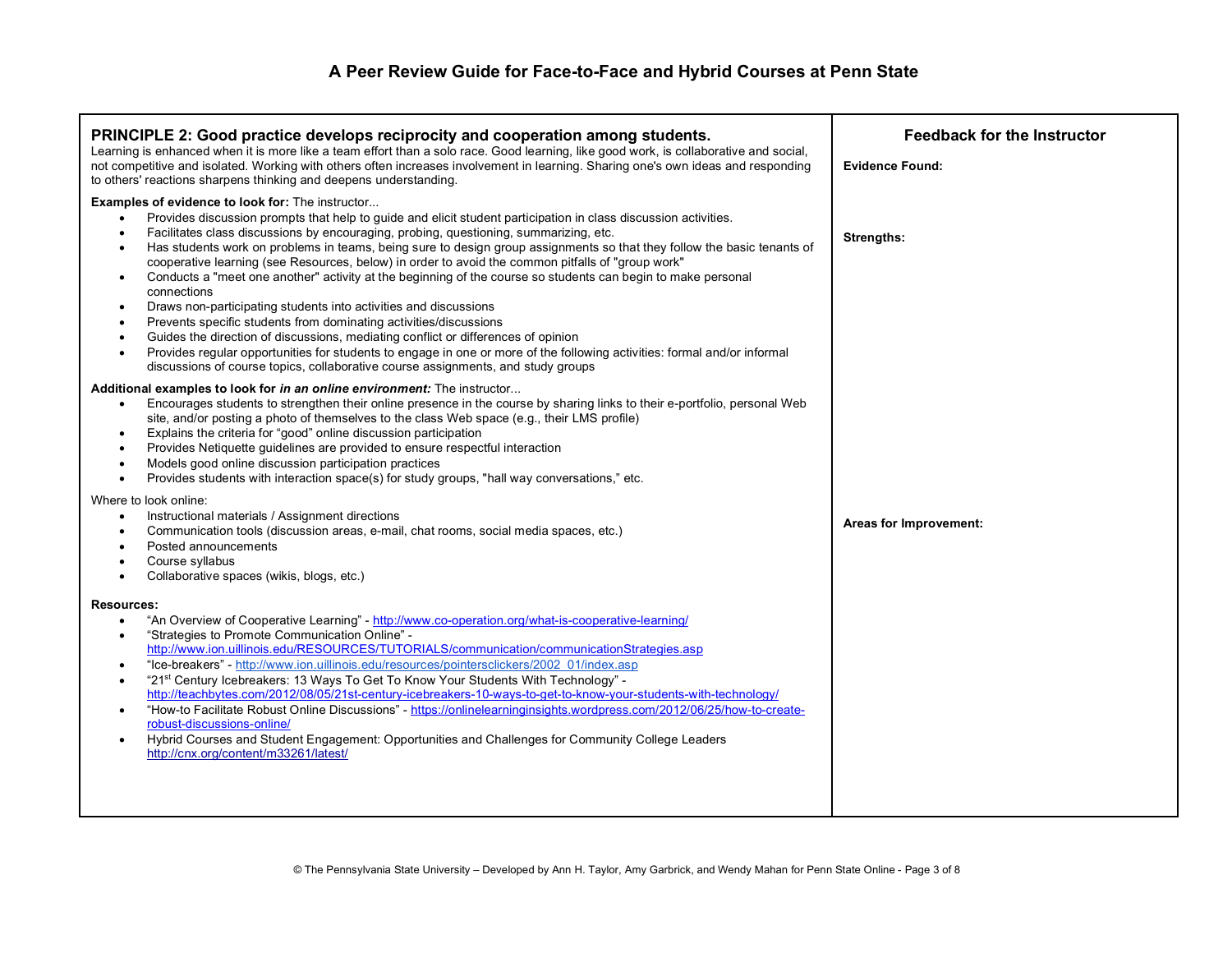| <b>PRINCIPLE 3: Good practice encourages active learning.</b><br>Active learning methods engage students in the learning process by encouraging them to discover, process, and apply information.<br>Empirical support for the positive impact of active learning on student achievement is extensive. (See Prince, M. (July 2004). Does<br>active learning work? A review of the research. Journal of Engineering Education, 93, 3, 223-232.)                                                                                                                                                                                                                                                                                                                                                                                                                                                                                                                                                                                                                                                                                                                                                                                                                                                                                                                                                                                                                                                                                                                                                                                        | <b>Feedback for the Instructor</b><br><b>Evidence Found:</b> |
|---------------------------------------------------------------------------------------------------------------------------------------------------------------------------------------------------------------------------------------------------------------------------------------------------------------------------------------------------------------------------------------------------------------------------------------------------------------------------------------------------------------------------------------------------------------------------------------------------------------------------------------------------------------------------------------------------------------------------------------------------------------------------------------------------------------------------------------------------------------------------------------------------------------------------------------------------------------------------------------------------------------------------------------------------------------------------------------------------------------------------------------------------------------------------------------------------------------------------------------------------------------------------------------------------------------------------------------------------------------------------------------------------------------------------------------------------------------------------------------------------------------------------------------------------------------------------------------------------------------------------------------|--------------------------------------------------------------|
| <b>Examples of evidence to look for:</b> The instructor<br>Challenges or engages student assumptions<br>Demonstrates active listening<br>$\bullet$<br>Models thinking and problem-solving; works through problems, scenarios, arguments with students<br>Assigns student activities that involve one or more of the following (see<br>http://senate.psu.edu/scca/curricular%20affairs%20reports/2-01%20CA%20RPT%202.pdf):<br>active use of writing, speaking, and other forms of self-expression<br>$\circ$<br>opportunity for information gathering, synthesis, and analysis in solving problems (including the use of library,<br>$\circ$<br>electronic/computer and other resources, and quantitative reasoning and interpretation, as applicable)<br>engagement in collaborative learning activities<br>$\circ$<br>application of intercultural and international competence<br>$\circ$<br>dialogue pertaining to social behavior, community, and scholarly conduct<br>$\circ$<br>integrates three or more of the above activities into General Education courses offered in the knowledge<br>$\circ$<br>domains (http://www.psu.edu/ufs/geic/framewrk.html)<br>thinking, talking, or writing about their learning<br>$\circ$<br>reflecting, relating, organizing, applying, synthesizing, or evaluating information<br>$\circ$<br>performing research, lab or studio work, or physical activities<br>$\circ$<br>participating in, designing, or developing educational games and simulations<br>$\circ$<br>Provides opportunities for students to "customize" assignments to their personal and professional interests and needs | Strengths:                                                   |
| Where to look online:<br>Course syllabus<br>$\bullet$<br>Instructional materials<br>Assignment dropboxes<br>e-Portfolios<br>Communication tools (discussion areas, e-mail, chat rooms, social media spaces, etc.)<br><b>Resources:</b><br>Active Learning (Illinois State University) - http://cte.illinois.edu/resources/topics/methods/active.html<br>$\bullet$<br>"Promoting Active Learning" - https://teachingcommons.stanford.edu/resources/learning-resources/promoting-active-<br>learning<br>"Inquiry-based Learning" - http://www.schreyerinstitute.psu.edu/pdf/IBL.pdf<br>Enhancing Student Learning and Retention with Blended Learning Class Guides -<br>$\bullet$<br>http://www.educause.edu/EDUCAUSE+Quarterly/EDUCAUSEQuarterlyMagazineVolum/EnhancingStudentLearningandR<br>et/219137<br>Bringing Active Learning into a Hybrid Course -<br>$\bullet$<br>http://www.thefreelibrary.com/Bringing+active+learning+into+a+hybrid+course.-a0129973268<br>Hybrid Learning: Maximizing Student Engagement (Campus Technology) -<br>http://campustechnology.com/Articles/2007/05/Hybrid-Learning-Maximizing-Student-<br>Engagement.aspx?sc lang=en&Page=1<br>Move over Socrates: Online Discussion is Here - http://net.educause.edu/ir/library/pdf/NCP0330.pdf                                                                                                                                                                                                                                                                                                                                                             | Areas for Improvement:                                       |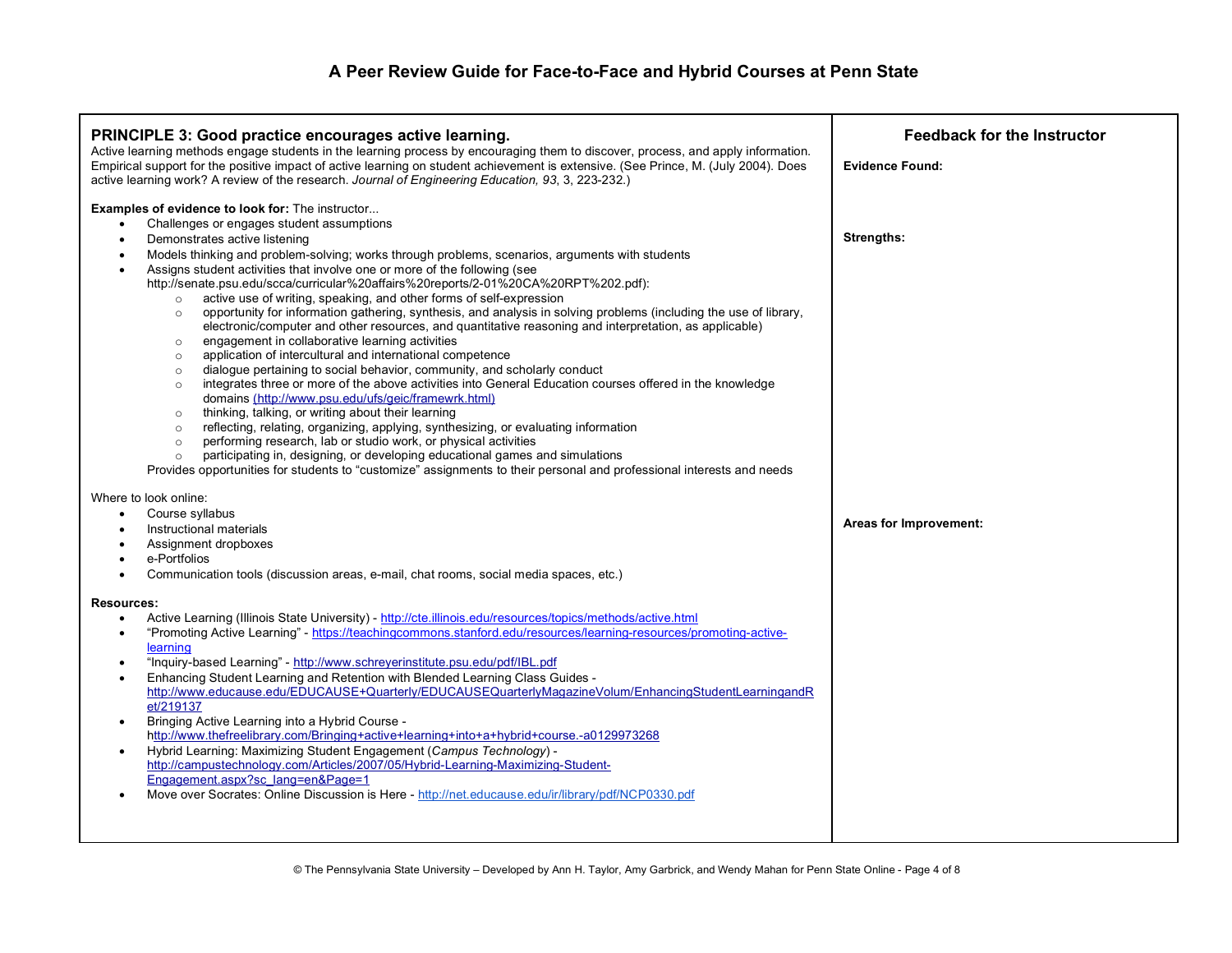| PRINCIPLE 4: Good practice gives prompt feedback.<br>Instructors help students frequently assess their knowledge and competence and provide them with opportunities to perform, receive<br>meaningful suggestions, and reflect on their learning.                                                                                                                                                                                                                                                                                                                                                                                                                                                                                                                                                                                                                                                                                                                                                                                                                                                                  | <b>Feedback for the Instructor</b><br><b>Evidence Found:</b> |
|--------------------------------------------------------------------------------------------------------------------------------------------------------------------------------------------------------------------------------------------------------------------------------------------------------------------------------------------------------------------------------------------------------------------------------------------------------------------------------------------------------------------------------------------------------------------------------------------------------------------------------------------------------------------------------------------------------------------------------------------------------------------------------------------------------------------------------------------------------------------------------------------------------------------------------------------------------------------------------------------------------------------------------------------------------------------------------------------------------------------|--------------------------------------------------------------|
| <b>Examples of evidence to look for:</b> The instructor<br>Includes information about course feedback methods and standards on the course syllabus.<br>$\bullet$<br>Provides an option (or requirement) for students to submit drafts of assignments for instructor feedback.<br>$\bullet$<br>Provides meaningful feedback on student assignments that is provided within a publicized, and reasonable, time frame.<br>٠<br>Provides assignment feedback that is clear, positive, specific, and focused on observable behavior that can be changed.<br>$\bullet$<br>Clearly communicates course and individual assignment grading criteria.<br>$\bullet$<br>Surveys students to elicit feedback for course improvement.<br>٠<br>Praises/acknowledges responses from the class.<br>$\bullet$<br>Helps students to extend their responses.<br>Provides students with periodic feedback.<br>$\bullet$<br>Uses positive reinforcement.<br>$\bullet$<br>Asks student teams to read each others' homework and critique.<br>Structures discussions of material based on feedback on students' understanding.<br>$\bullet$ | <b>Strengths:</b>                                            |
| Additional examples to look for in an online environment: The instructor<br>Gives students access to an up-to-date course gradebook.<br>$\bullet$<br>Provides an open discussion forum where students can ask questions, and receive instructor feedback, about course<br>$\bullet$<br>content and activities.<br>Shares examples of student work that demonstrate advancement toward learning goals.<br>$\bullet$<br>Provides opportunities for practice with feedback such as interactive self assessments or narrated demonstrations of how<br>$\bullet$<br>to solve mathematical problems.                                                                                                                                                                                                                                                                                                                                                                                                                                                                                                                     |                                                              |
| Where to look online:<br>Course syllabus<br>$\bullet$<br>Instructional materials / Assignment directions<br>$\bullet$<br>Assignment dropboxes and e-portfolios<br>Course gradebook<br><b>Discussion forums</b><br>$\bullet$<br>Survey instruments<br>$\bullet$                                                                                                                                                                                                                                                                                                                                                                                                                                                                                                                                                                                                                                                                                                                                                                                                                                                     | Areas for Improvement:                                       |
| Additional examples to look for in the face-to-face classroom: The instructor<br>Has students work problems on the board.<br>$\bullet$<br>Actively monitors group activities, e.g., asking questions, offering help).<br>$\bullet$                                                                                                                                                                                                                                                                                                                                                                                                                                                                                                                                                                                                                                                                                                                                                                                                                                                                                 |                                                              |
| <b>Resources:</b><br>"5 Research-based Tips for Providing Students with Meaningful Feedback" - http://www.edutopia.org/blog/tips-providing-<br>$\bullet$<br>students-meaningful-feedback-marianne-stenger<br>"Gives Prompt Feedback" - https://www.itap.purdue.edu/learning/innovate/principles/qives-4a.html<br>$\bullet$<br>"A Better Blend" -<br>$\bullet$<br>http://campustechnology.com/Articles/2010/07/01/A-Better-Blend.aspx?sc_lang=en&Page=1<br>Howard E. Aldrich. 2002. "Your Paper's on the Floor, Outside My Door." National Teaching & Learning Forum, 12, 1: 10.<br>$\bullet$                                                                                                                                                                                                                                                                                                                                                                                                                                                                                                                       |                                                              |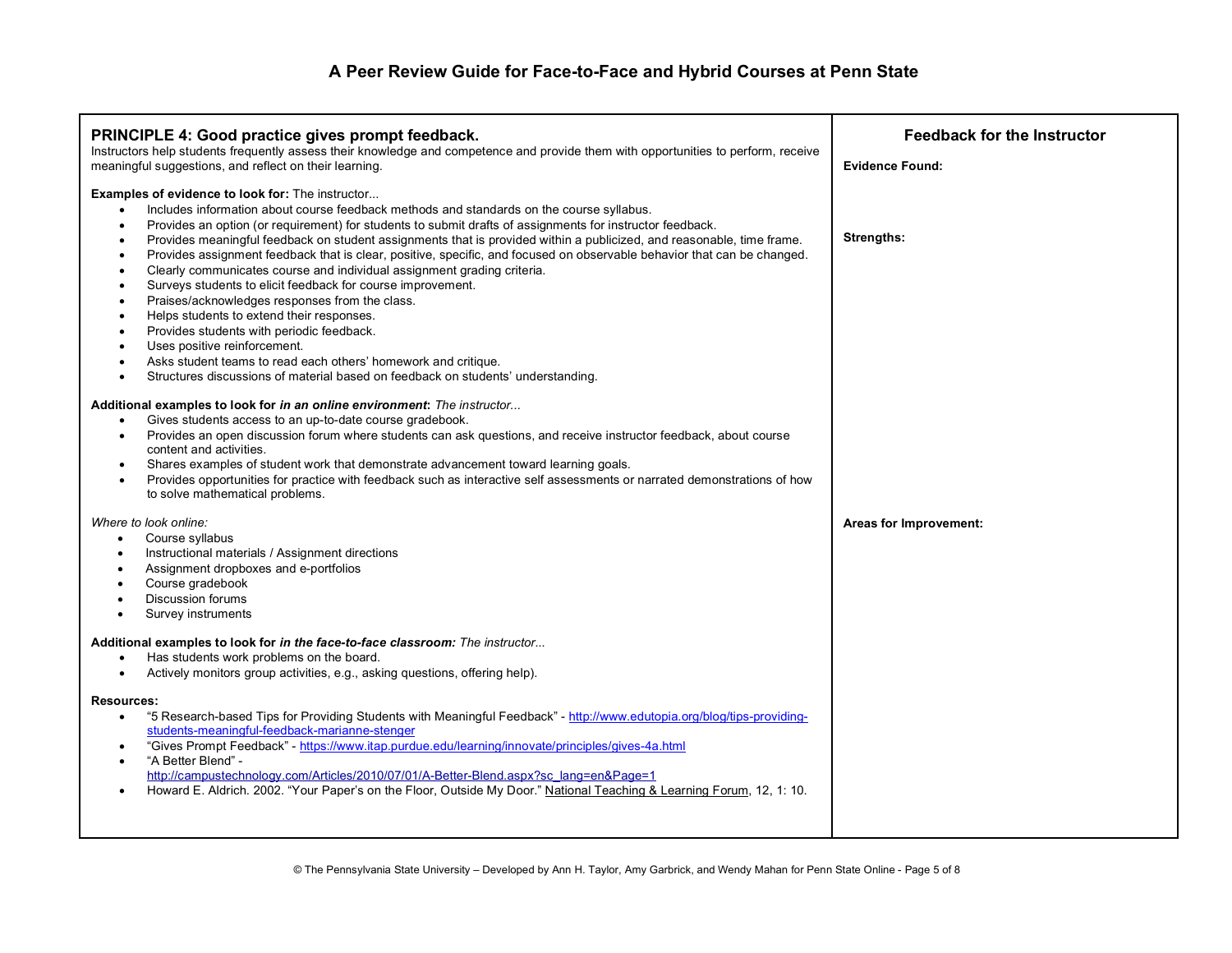| PRINCIPLE 5: Good education emphasizes time on task.<br>The frequency and duration of study, as well as effective time management skills, are critical for students and professionals alike.<br>Students need help in learning to manage and prioritize their study time.                                                                                                                                                                                                                                                                                                                                                                                                                                                                                                                                                                                                                                                                                  | <b>Feedback for the Instructor</b><br><b>Evidence Found:</b> |
|------------------------------------------------------------------------------------------------------------------------------------------------------------------------------------------------------------------------------------------------------------------------------------------------------------------------------------------------------------------------------------------------------------------------------------------------------------------------------------------------------------------------------------------------------------------------------------------------------------------------------------------------------------------------------------------------------------------------------------------------------------------------------------------------------------------------------------------------------------------------------------------------------------------------------------------------------------|--------------------------------------------------------------|
| Examples of evidence to look for: The instructor<br>Provides a course schedule that outlines topics to be covered and assignment due dates so students can plan their<br>$\bullet$<br>workload accordingly.<br>Provides course-specific study tips that provide students with strategies for utilizing their time well.<br>$\bullet$<br>Provides assignment feedback that gives students with information on where to focus their studies.<br>$\bullet$<br>Considers the nature of the student audience when considering assignment due dates and timeframes, e.g., a course<br>targeted to working adult professionals might incorporate a weekend into an assignment timeframe.<br>Makes announcements to the class addressing upcoming assignments and exams.<br>Provides explicit directions for active learning tasks, e.g., rationale, duration, product.<br>$\bullet$<br>Allows sufficient time to complete tasks, such as group work.<br>$\bullet$ | <b>Strengths:</b>                                            |
| Additonal examples to look for in the online environment: The instructor<br>Includes information on the course syllabus that provides an estimate of the amount of time students should spend on the<br>$\bullet$<br>course, e.g., "On average, most students spend eight hours per week working on course assignments. Your workload may<br>be more or less depending on your prior experience with computing and the Web in general, and with this subject in<br>particular."<br>Gives time-to-completion information on course assignments, e.g., "This assignment should take you approximately 2<br>hours to complete."<br>Shares course statistics that demonstrate that time-to-completion and weekly time-on-task estimates are on target.                                                                                                                                                                                                         |                                                              |
| Where to look online:<br>Course syllabus<br>$\bullet$<br>Instructional materials / Assignment directions<br>$\bullet$<br>Assignment dropboxes and e-portfolios<br>$\bullet$<br>Log in and other access data in the LMS<br>$\bullet$                                                                                                                                                                                                                                                                                                                                                                                                                                                                                                                                                                                                                                                                                                                        | Areas for Improvement:                                       |
| Additional examples to look for in the face-to-face classroom: The instructor models time on task and organization skills by:<br>Arriving to class on time<br>Providing an outline or organization for the class session<br>Following the stated structure<br>Completing the scheduled topics<br>$\bullet$                                                                                                                                                                                                                                                                                                                                                                                                                                                                                                                                                                                                                                                 |                                                              |
| <b>Resources:</b><br>"Online Course Design: Time on Task" -<br>$\bullet$<br>https://www.rit.edu/academicaffairs/tls/sites/rit.edu.academicaffairs.tls/files/docs/Course%20Design_Online_Time%20%20<br>on%20Task v1.5.pdf<br>iStudy Module (for students) on Time Management - http://tutorials.istudy.psu.edu/timemanagement/<br>$\bullet$<br>How Students Develop Online Learning Skills (Educause Review)-<br>$\bullet$<br>http://www.educause.edu/EDUCAUSE+Quarterly/EDUCAUSEQuarterlyMagazineVolum/HowStudentsDevelopOnlineLear<br>ni/157435                                                                                                                                                                                                                                                                                                                                                                                                           |                                                              |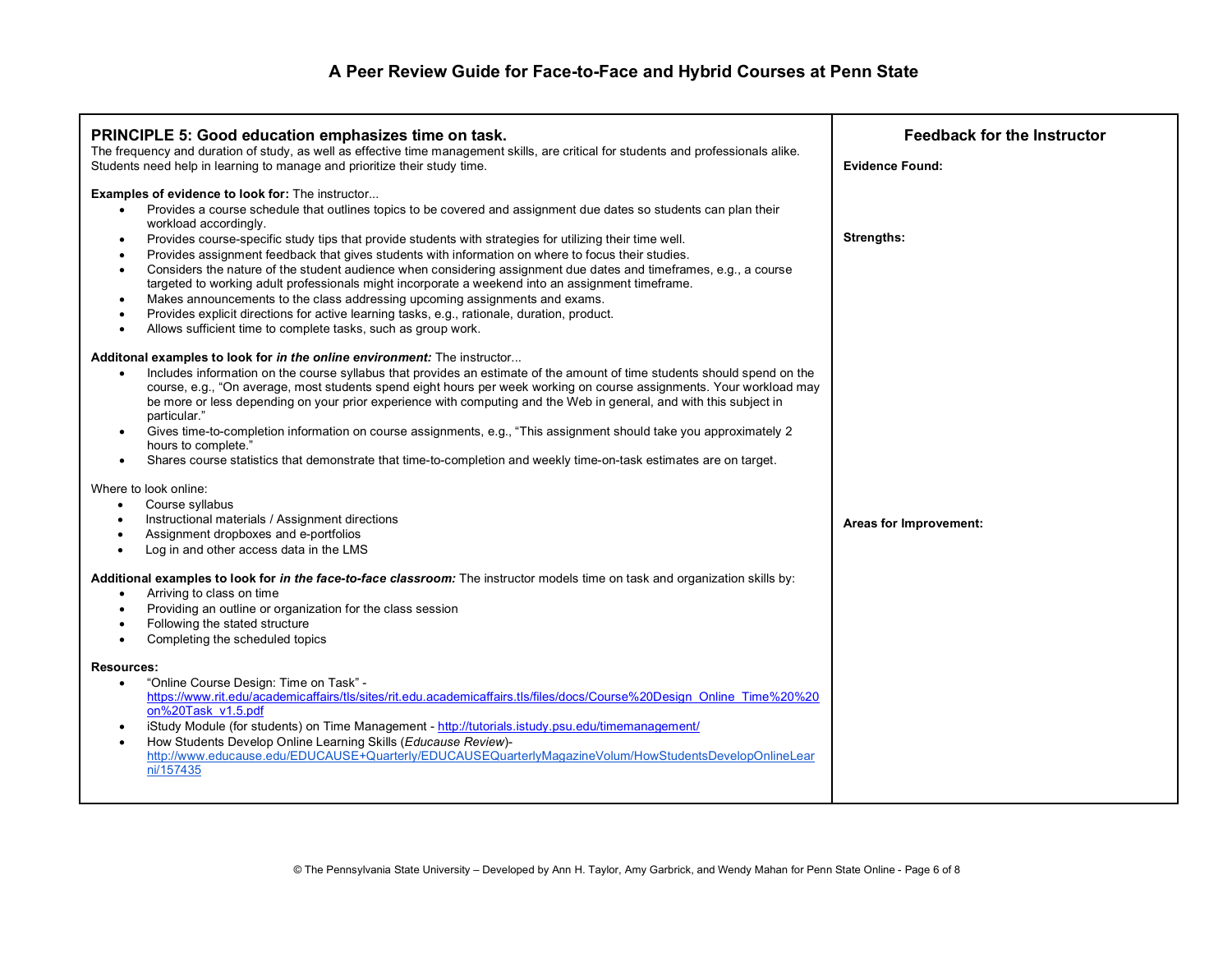| <b>PRINCIPLE 6: Good practice communicates high expectations.</b><br>As the saying goes, "if you don't know where you are going, how will you know when you get there?" Effective instructors have high,<br>but reasonable, expectations for their students. They clearly communicate those expectations and provide support to their students<br>in their efforts to meet those expectations.                                                                                                                                                                                                                                                                                                                                                                                                                                                                                                                                                                                                                                                                                                                                                                                                                                                                                                                                                                                                                                                                                                                                                                         | <b>Feedback for the Instructor</b><br><b>Evidence Found:</b> |
|------------------------------------------------------------------------------------------------------------------------------------------------------------------------------------------------------------------------------------------------------------------------------------------------------------------------------------------------------------------------------------------------------------------------------------------------------------------------------------------------------------------------------------------------------------------------------------------------------------------------------------------------------------------------------------------------------------------------------------------------------------------------------------------------------------------------------------------------------------------------------------------------------------------------------------------------------------------------------------------------------------------------------------------------------------------------------------------------------------------------------------------------------------------------------------------------------------------------------------------------------------------------------------------------------------------------------------------------------------------------------------------------------------------------------------------------------------------------------------------------------------------------------------------------------------------------|--------------------------------------------------------------|
| <b>Examples of evidence to look for:</b> The instructor<br>Explicitly communicates the skills and knowledge every student needs to have in order to be successful in the course.<br>$\bullet$<br>Explains course learning goals and how assignments are designed to help students achieve those goals.<br>$\bullet$<br>Provides frequent feedback to students through written explanations and detailed feedback on assignments.<br>$\bullet$<br>Motivates and encourages students to inspire them to move past the easy answers to more complex solutions.<br>Routinely uses critical and probing questions when communicating with students about course assignments and<br>$\bullet$<br>activities.<br>Provides examples and non-examples of high quality work, along with a discussion of the differences between these.<br>$\bullet$<br>Provides examples of student work that demonstrate advancement toward learning goals.<br>٠<br>Corrects misguided responses or redirects obvious or easy questions.<br>$\bullet$<br>Relates this and previous class(es), or provides students with an opportunity to do so.<br>٠<br>Conveys the purpose of each class activity or assignment.<br>$\bullet$<br>Elaborates or repeats complex information.<br>Notes new terms or concepts.<br>$\bullet$<br>Communicates the reasoning process behind operations and/or concepts.<br>$\bullet$<br>Where to look online:<br>Course syllabus<br>$\bullet$<br>Instructional materials / Assignment directions<br>$\bullet$<br>Assignment dropboxes and e-portfolios<br>$\bullet$ | <b>Strengths:</b>                                            |
| Additional examples to look for in the face-to-face classroom: The instructor<br>Provides class goals or objectives for the class session.<br>$\bullet$<br>Pauses during explanations to ask and answer questions.<br>$\bullet$                                                                                                                                                                                                                                                                                                                                                                                                                                                                                                                                                                                                                                                                                                                                                                                                                                                                                                                                                                                                                                                                                                                                                                                                                                                                                                                                        | Areas for Improvement:                                       |
| <b>Resources:</b><br>"Student Learning Goals and Outcomes" -<br>$\bullet$<br>http://www.schreyerinstitute.psu.edu/pdf/developingstudentlearninggoalsobjectives.pdf<br>"Assessing and Grading Student Writing" - http://www.units.miamioh.edu/writingcenter/facultyresources/Grading.html<br>$\bullet$<br>Authentic Assessment Toolbox - http://jfmueller.faculty.noctrl.edu/toolbox/index.htm<br>$\bullet$<br>Hybrid Course Syllabus Template from California State University, Sacramento, CA -<br>$\bullet$<br>http://www.csus.edu/atcs/tools/instructional/templates.stm                                                                                                                                                                                                                                                                                                                                                                                                                                                                                                                                                                                                                                                                                                                                                                                                                                                                                                                                                                                            |                                                              |